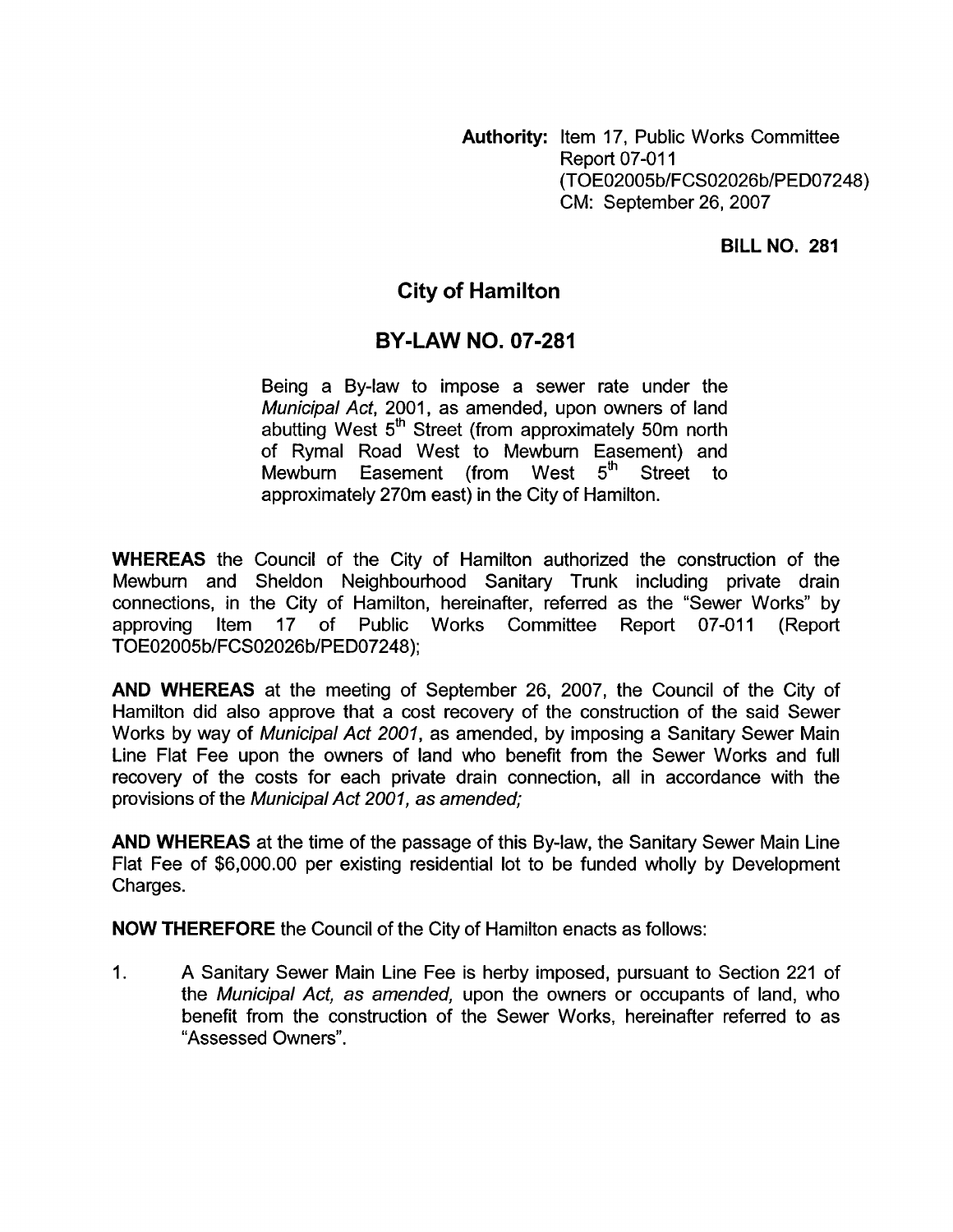- 2. The Assessed Owners' lands and the Sanitary Sewer Main Line Flat Fee are more particularly described in Schedule "A" hereto, which Schedule forms part of this By-law.
- 3. The Sanitary Sewer Main Line Fee has been established using the approved method for cost apportionment per City of Hamilton Report TOE02005b/FCS02026b/PEDO7248 (Funding Methodologies for Municipal Infrastructure Extensions Review and Update), establishing a Sanitary Sewer Main Line Flat Fee estimate of \$6,000.00 shall be attributed to each Assessed Owner per existing residential lot and each private sanitary drain estimated at \$2,300.00. The flat fees will be annually adjusted in accordance with the Construction Date Index.
- **4.**  The charge resulting from the application of the Sanitary Sewer Main Line Fee and cost of the service drain connection, hereinafter, the "Indebtedness", shall be collected at the time of permit issuance in addition to the regular fees.
- **5.**  Assessed Owners have the option of paying the Sanitary Sewer Main Line Fee and private sanitary drain connection charge by way of annual payments over a period of fifteen (15) years by entry on the collector's roll, to be collected in the same way, as municipal taxes are collected. The interest rate utilized for the 15 year payment shall be the annual interest rate approved for the City's Municipal Act Program (2007 rate - 5.00%).
- **6.**  Notwithstanding Section **4,** an Assessed Owner of a parcel described in Schedule "A" may pay the commuted value of the Indebtedness at any time.
- 7. Should an Assessed Owner sever or subdivide their parcel of and, then the amount owed to the City, whether the parcel of land is connected to the Sewer Works or not, shall be paid to the City as a condition of the severance of subdivision approval.
- 8. The sewer rate and the resulting Indebtedness imposed by this By-law shall be a lien and charge upon the Assessed Owner's lands and, if the Indebtedness, or any portion thereof, remains unpaid after the due date established in section **4** or section 6 herein, the unpaid amount may be entered on the collector's roll and collected in the same manner as municipal taxes.
- 9. That Schedule "A" attached hereto forms part of this by-law.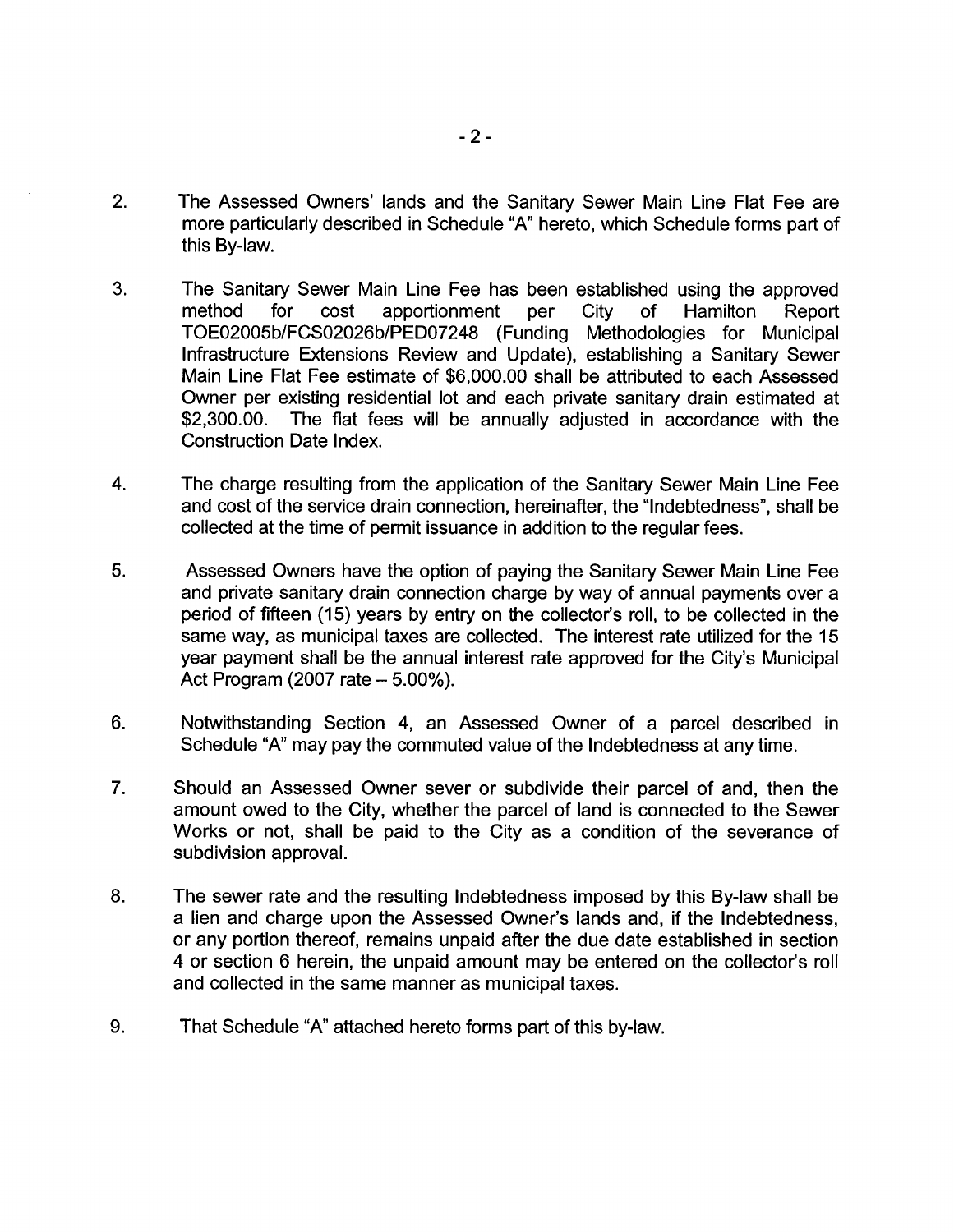- 10. If any provision or requirement of this by-law, or the application of it to any person, shall to any extent by held to be invalid or unenforceable by any court of competent jurisdiction, the remainder *of* the by-law, or the application of it to all persons other than those in respect of whom it is held to be invalid or unenforceable, shall not be affected thereby, and each provision and requirement of this by-law shall be separately valid and enforceable.
- **11.** This by-law shall come into force and take effect on the day following the date of its passing and enactment.

PASSED and ENACTED this **26'h** day of September, 2007.

David L. Mitchell Contributed C. Christenson

Acting Mayor City Clerk

**r.**